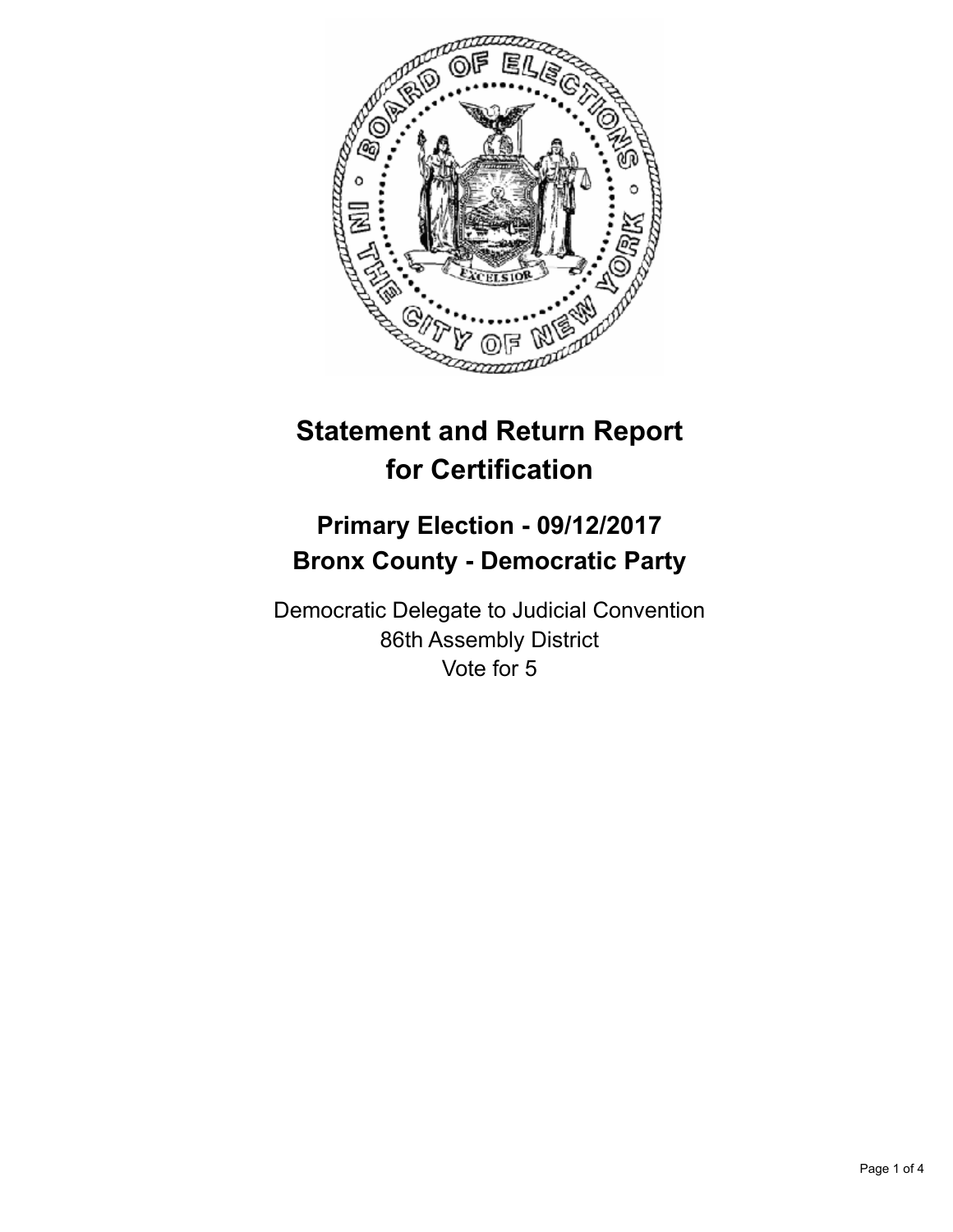

## **Assembly District 86**

| PUBLIC COUNTER                                           | 4,841        |
|----------------------------------------------------------|--------------|
| MANUALLY COUNTED EMERGENCY                               | 0            |
| <b>ABSENTEE / MILITARY</b>                               | 109          |
| <b>AFFIDAVIT</b>                                         | 31           |
| <b>Total Ballots</b>                                     | 4,981        |
| Less - Inapplicable Federal/Special Presidential Ballots | 0            |
| <b>Total Applicable Ballots</b>                          | 4,981        |
| <b>VICTOR M. PICHARDO</b>                                | 2,993        |
| YUDELKA TAPIA                                            | 1,414        |
| <b>BERNICE WILLIAMS</b>                                  | 1,464        |
| JACIE DEPAULI                                            | 615          |
| <b>TIMOTHY TAPIA</b>                                     | 782          |
| <b>YOLANDA GARCIA</b>                                    | 1,545        |
| RICHARD SOTO                                             | 926          |
| <b>LEONEL BAEZ</b>                                       | 739          |
| <b>KRISDENNISE PERDOMO</b>                               | 412          |
| <b>JUAN DIAZ</b>                                         | 1,100        |
| ANDY L. KING (WRITE-IN)                                  | 1            |
| DOMINGO PENA (WRITE-IN)                                  | 1            |
| FERNANDO CABRERA (WRITE-IN)                              | 6            |
| ISABEL S FERNANDEZ (WRITE-IN)                            | 1            |
| KELVIN DELGADO (WRITE-IN)                                | 1            |
| MAJORIE VELAZQUEZ (WRITE-IN)                             | $\mathbf{1}$ |
| MARIA ROSADO (WRITE-IN)                                  | 1            |
| MATEO CANELA (WRITE-IN)                                  | 1            |
| MAYRA RONDON (WRITE-IN)                                  | $\mathbf{1}$ |
| MIGUEL RONDON (WRITE-IN)                                 | 1            |
| PAMELA A HAMILTON (WRITE-IN)                             | 2            |
| RAMON SANTOS (WRITE-IN)                                  | $\mathbf{1}$ |
| RANDY ABREU (WRITE-IN)                                   | 1            |
| RICKARD SOTS (WRITE-IN)                                  | $\mathbf{1}$ |
| ROBERT J. RODRIGUEZ (WRITE-IN)                           | 1            |
| STEVEN DAVIS (WRITE-IN)                                  | 1            |
| STEVEN ROSA (WRITE-IN)                                   | 1            |
| UNATTRIBUTABLE WRITE-IN (WRITE-IN)                       | 28           |
| VICTOR R ORTIZ (WRITE-IN)                                | 2            |
| VICTOR R. ORTIZ (WRITE-IN)                               | $\mathbf 1$  |
| YUELISSE ABREU (WRITE-IN)                                | $\mathbf{1}$ |
| <b>Total Votes</b>                                       | 12,045       |
| Unrecorded                                               | 12,860       |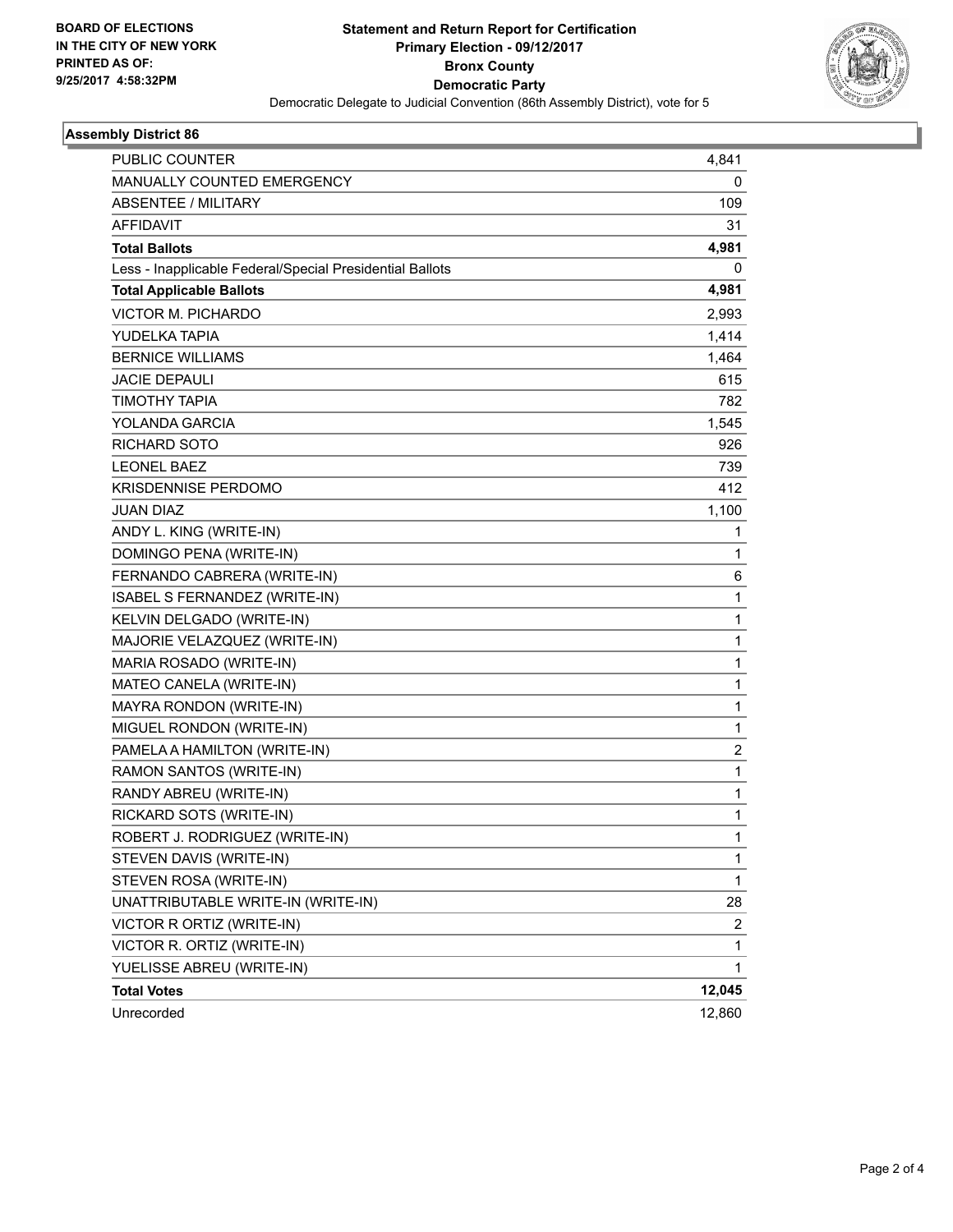

## **Total for Democratic Delegate to Judicial Convention (86th Assembly District) - Bronx County**

| PUBLIC COUNTER                                           | 4,841          |
|----------------------------------------------------------|----------------|
| MANUALLY COUNTED EMERGENCY                               | 0              |
| ABSENTEE / MILITARY                                      | 109            |
| AFFIDAVIT                                                | 31             |
| <b>Total Ballots</b>                                     | 4,981          |
| Less - Inapplicable Federal/Special Presidential Ballots | 0              |
| <b>Total Applicable Ballots</b>                          | 4,981          |
| <b>VICTOR M. PICHARDO</b>                                | 2,993          |
| YUDELKA TAPIA                                            | 1,414          |
| <b>BERNICE WILLIAMS</b>                                  | 1,464          |
| <b>JACIE DEPAULI</b>                                     | 615            |
| <b>TIMOTHY TAPIA</b>                                     | 782            |
| <b>YOLANDA GARCIA</b>                                    | 1,545          |
| <b>RICHARD SOTO</b>                                      | 926            |
| <b>LEONEL BAEZ</b>                                       | 739            |
| <b>KRISDENNISE PERDOMO</b>                               | 412            |
| JUAN DIAZ                                                | 1,100          |
| ANDY L. KING (WRITE-IN)                                  | 1              |
| DOMINGO PENA (WRITE-IN)                                  | 1              |
| FERNANDO CABRERA (WRITE-IN)                              | 6              |
| <b>ISABEL S FERNANDEZ (WRITE-IN)</b>                     | $\mathbf{1}$   |
| KELVIN DELGADO (WRITE-IN)                                | 1              |
| MAJORIE VELAZQUEZ (WRITE-IN)                             | 1              |
| MARIA ROSADO (WRITE-IN)                                  | 1              |
| MATEO CANELA (WRITE-IN)                                  | 1              |
| MAYRA RONDON (WRITE-IN)                                  | 1              |
| MIGUEL RONDON (WRITE-IN)                                 | $\mathbf{1}$   |
| PAMELA A HAMILTON (WRITE-IN)                             | $\overline{2}$ |
| RAMON SANTOS (WRITE-IN)                                  | 1              |
| RANDY ABREU (WRITE-IN)                                   | $\mathbf{1}$   |
| RICKARD SOTS (WRITE-IN)                                  | $\mathbf{1}$   |
| ROBERT J. RODRIGUEZ (WRITE-IN)                           | $\mathbf{1}$   |
| STEVEN DAVIS (WRITE-IN)                                  | 1              |
| STEVEN ROSA (WRITE-IN)                                   | $\mathbf{1}$   |
| UNATTRIBUTABLE WRITE-IN (WRITE-IN)                       | 28             |
| VICTOR R ORTIZ (WRITE-IN)                                | $\overline{2}$ |
| VICTOR R. ORTIZ (WRITE-IN)                               | 1              |
| YUELISSE ABREU (WRITE-IN)                                | 1              |
| <b>Total Votes</b>                                       | 12,045         |
| Unrecorded                                               | 12,860         |